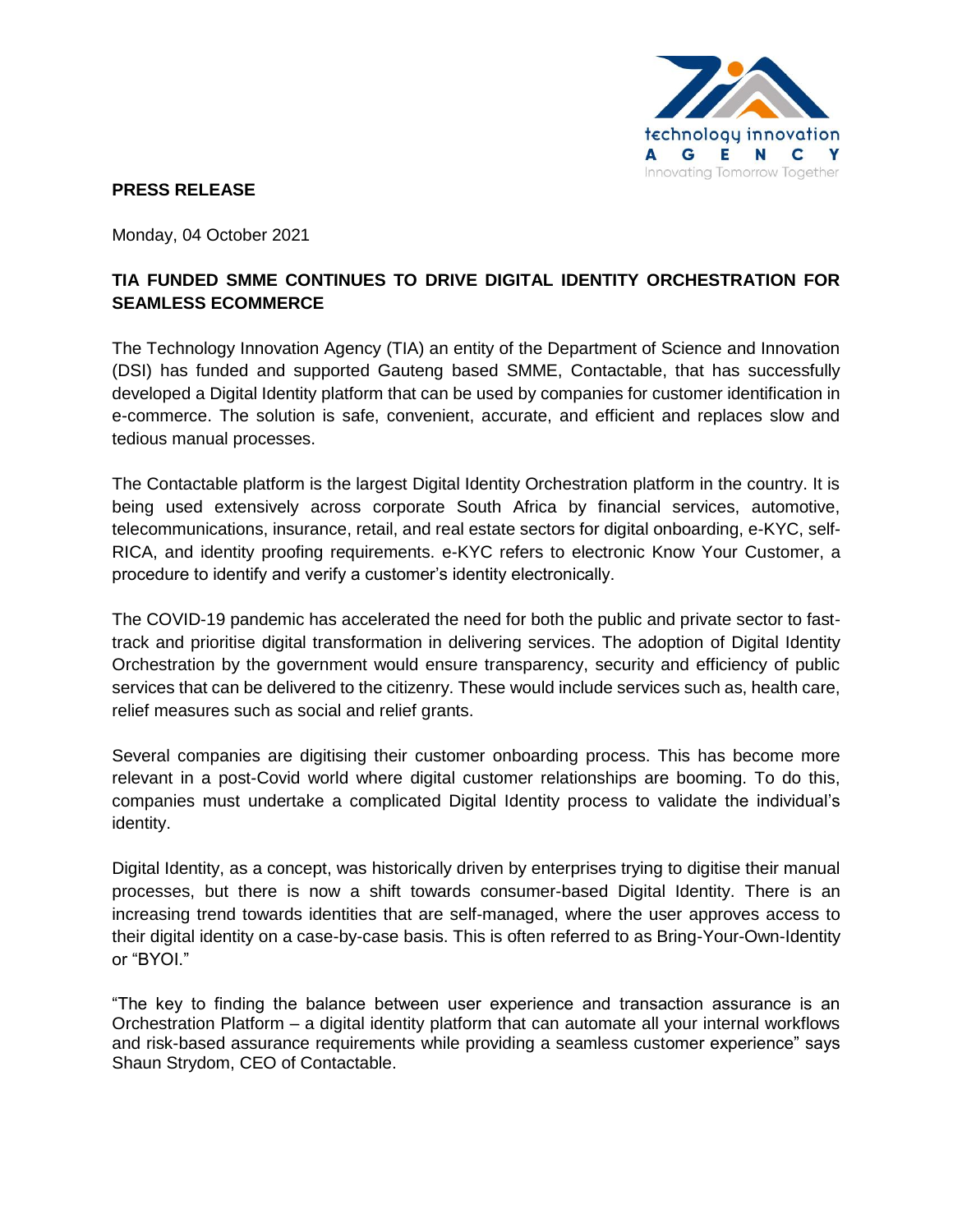

Contactable's platform is a proudly South African innovation. The platform's initial development initiative was funded through the commercialisation wing of TIA, the Information Communication and Technology (ICT). The ICT Unit supports the development and exploitation of ICT driven innovations with a broad social-economic impact. It further supports innovators and the development of technologies that will increase South Africa's competitiveness and participation in the fourth industrial revolution. The support by TIA was a key milestone and catalyst for Contactable's unique and innovative solution.

The AI-driven platform completes around 200,000 e-KYC's every month, with more than 90% completed programmatically, with no client intervention, in under 90 seconds. The platform processes 25 to 30 million digital orchestration processes per month for operations requiring biometrics, data, onboarding, workflows, identity verification, and system integrations.

"Contactable's innovation, progress, and traction in the market has surpassed our expectations and is well-positioned to be the leading Digital Identity Orchestration platform in South Africa, with greater potential to transform the African continent. With the rapid industry shifts and a converged global digital economy; the Contactable technology is ripe for exploitation in a myriad of application domains in both local and international markets.

The technology is well positioned to support efforts by the South African government towards a more responsive state, through the provision of critical public services using digital platforms. The role of TIA, in this case is that of a catalyst to driving economic development through innovations that venture into unchartered territories and have the potential to change the social landscape" says Brian Mphahlele, Executive Commercialisation at TIA.

The success of Contactable's innovation is testament to the vision of TIA to stimulate and support technological innovation to improve the quality of life for all South Africans. TIA continues to support Contactable to drive commercialisation prospects and further adoption of the platform across the public and private sector in South Africa and international markets.

Ends.

Enquiries: Vusi Langa: Head Marketing and Communications Tel: 012 472 2839 Mobile: 073 766 0200 E-mail: [vusi.langa@tia.org.za](mailto:vusi.langa@tia.org.za)